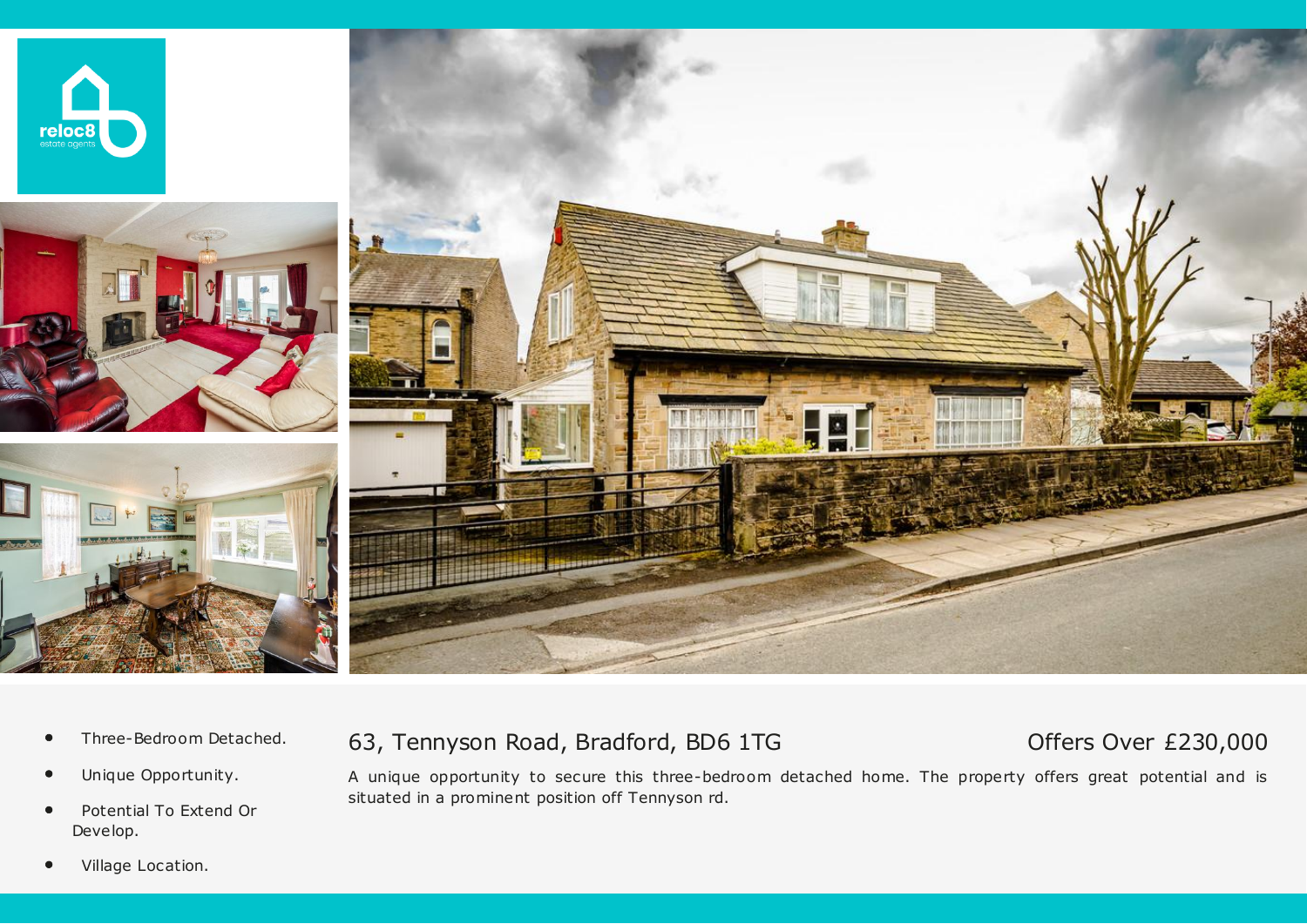





# Property Description

### **Tennyson Road.**

A unique opportunity to secure this three-bedroom detached home. The property offers great potential and is situated in a prominent position off Tennyson rd.

## **Entrance.**

The property invites you inside leading to an extended porch with room for shoes, coats and further storage needs.

## **Study.**

A carpeted study that can accommodate a sofa suite, coffee table and media unit and or desk.

## **Down Stairs Bathroom.**

The downstairs bathroom comprising of a fitted shower unit, wash hand basin and low-level W .C.

## **Kitchen.**

Open plan kitchen diner, featuring a range of floor and wall mounted storage units, leading to the breakfast bar and dining area.

## **Lounge.**

A large family lounge that can accommodate a sofa suite, coffee table and media unit. Feature fireplace with access to the conservatory and dining room.

## **Dining Room.**

A private dining room that can accommodate a large dining table with a range of seating options.

## **Conservatory.**

Light and airy conservatory with access to the rear garden.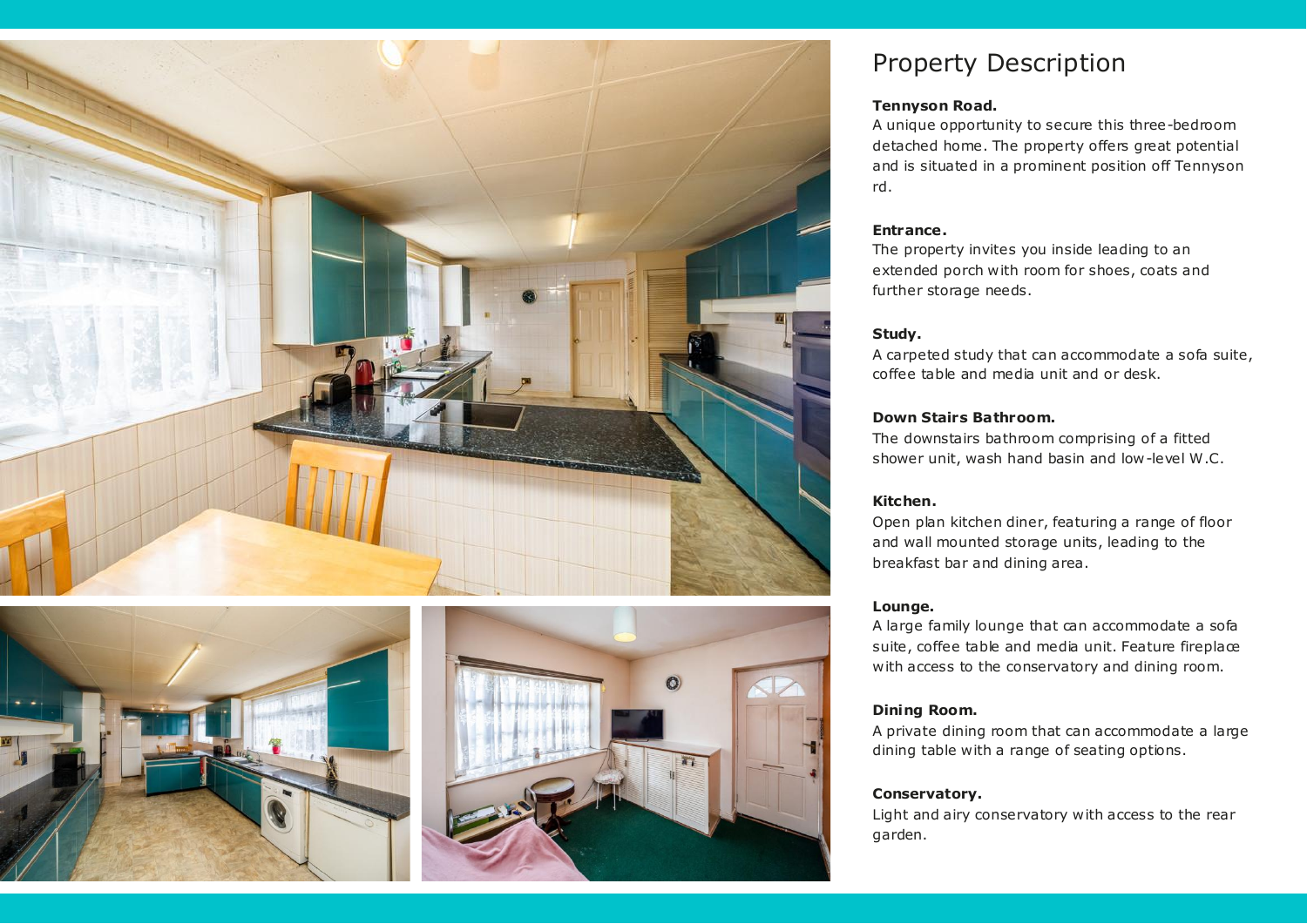









#### **First Floor Landing.**

Leading to Bedrooms One, Two, Three and Bathroom.

#### **Bedroom One Master.**

A double bedroom that can accommodate a double bed, free-standing wardrobes and bedroom furniture, with large fitted storage units.

#### **Bedroom Two.**

A double bedroom that can accommodate a double bed, free-standing wardrobes and bedroom furniture.

#### **Bedroom Three.**

A single bedroom that can accommodate a single bed, free-standing wardrobes and bedroom furniture.

#### **Bathroom.**

Large family bathroom comprising of a fitted corner bath, low-level W .C and wash hand basin.

#### **Garage.**

Detached garage room for a single car or storage needs.

#### **External.**

The property benefits from a wrap-around garden with established trees and shrubs, a private patio seating area to the rear.

#### **Agent Notes.**

The information provided on this property does not constitute or form part of an offer or contract, nor maybe it be regarded as representation. All interested parties must verify accuracy and your solicitor must verify tenure/lease information, fixtures & fittings and, where the property has been extended/converted, planning/building regulation consents. All dimensions are approximate and quoted